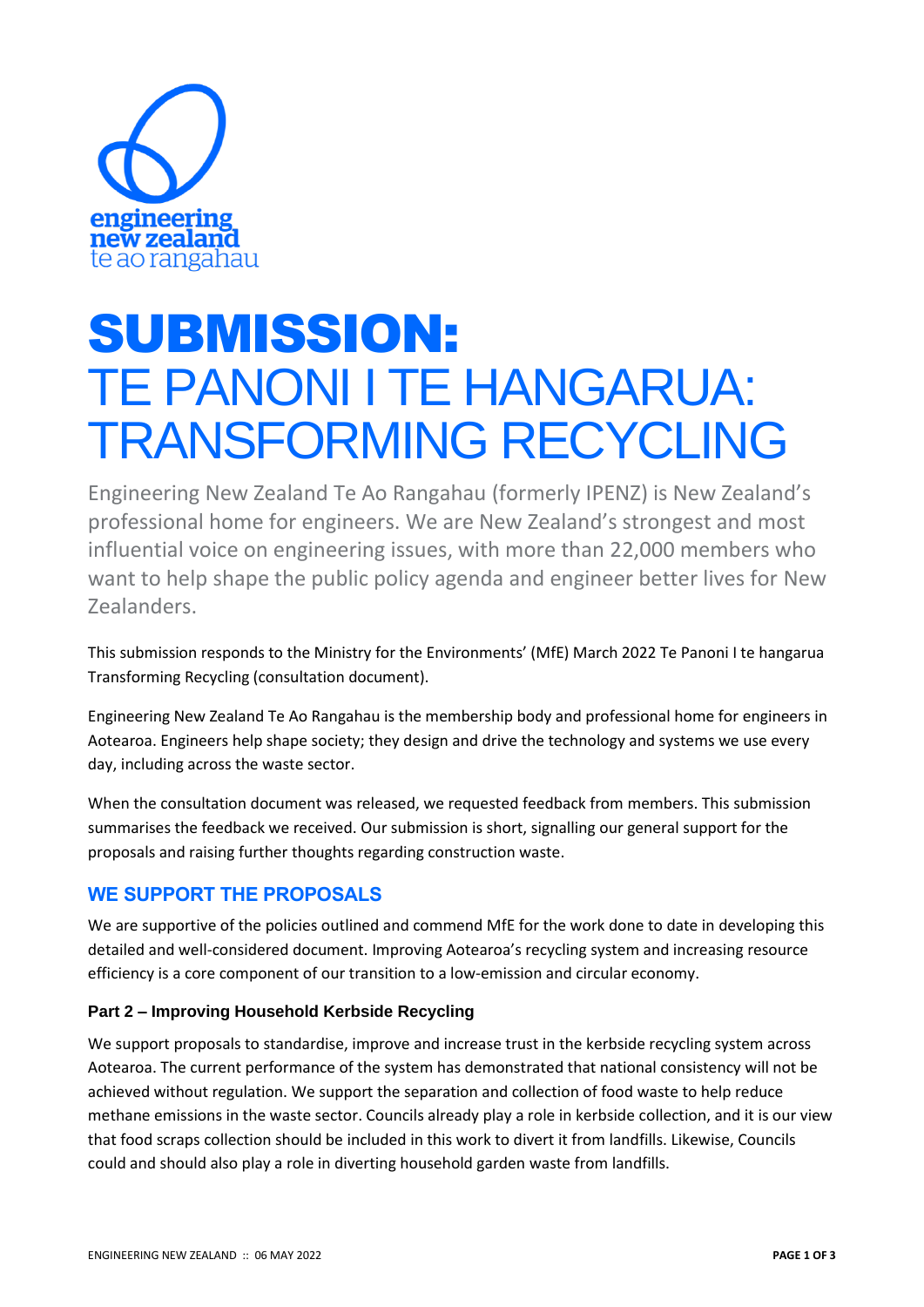#### **Part 3 – Separation of Business Food Waste**

We support the proposal to require businesses to divert food waste from landfills as part of their role in reducing emissions and shifting Aotearoa to a circular economy.

Across all proposals, we support phasing implementation, based on access to suitable processing facilities and with the expectation that business and councils already having access to facilities should comply sooner. Based on our understanding of the timeframes required to develop new infrastructure, including resource consent and construction, we believe the allocated timeframes could be tightened. Especially given that the standardisation and strengthening of recycled materials included in Part 1 and 2 will ensure adequate supply of materials to make the facilities economically viable.

## **CONSTRUCTION WASTE**

In addition to the existing proposals, we think there is a clear opportunity to extend these system improvements to the construction sector. Construction and demolition are key sources of waste making up 40-50% of Aotearoa's total waste.<sup>1</sup> 80% of this goes to cleanfills and 20% to landfills, much of which is unnecessary and, through sorting, could easily be reused and recovered, contributing to a more efficient and circular economy.<sup>2</sup>

#### **Waste from new builds**

When a new building is built it is done in stages. The skips are normally filled with a common material at different points of the build, for example:

- Timber offcuts when framing and roofing framing occurs
- Weatherboard offcuts or bricks during cladding stage
- Timber and plasterboard (commonly gib) offcuts when internally building.

These are succinct stages during a building project and they are commonly key materials we could target for a recycling solution in the commercial building sector.

#### **Heat pump and air con disposal**

We recommend all domestic/residential DX split (heat pump/air con) suppliers should have an approved disposal program. The major components to disposal are:

- the refrigerant to be vacuumed from the units,
- the condenser coils (copper & aluminium),
- the casings, and
- the compressors.

All components use recyclable material that can and should be managed. Some of the key brands in Aotearoa are already capable of this, others are more focused on importing as much as they can and selling it without considering the consequences – this mindset needs to change.

<sup>1</sup> Level. (28 February 2022). *Material Use – Minimising waste*. **<https://www.level.org.nz/material-use/minimising-waste/>**

<sup>2</sup> BRANZ. (n.d.) *Reducing building material waste*. **<https://www.branz.co.nz/sustainable-building/reducing-building-waste/>**